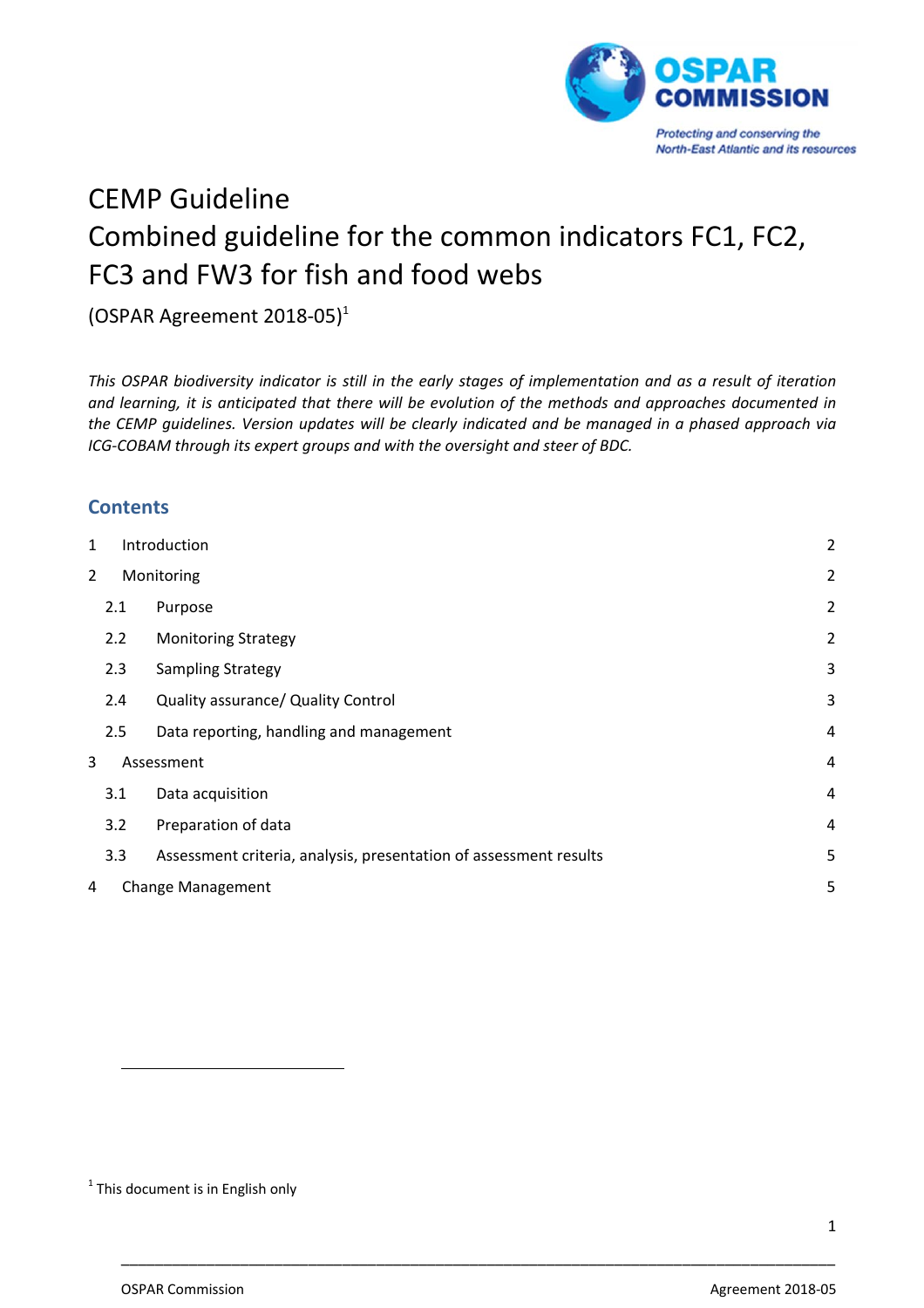# 1 Introduction

The OSPAR indicators FC1‐3 and FW3 require a common dataset derived from surveys of fish, which are processed to create an OSPAR Dataproduct. This guideline describes the origin of the data and links to the processing steps made that lead to the Dataproduct.

## 2 Monitoring

## **2.1 Purpose**

The objective of the suite of indicators is to characterise fish communities in terms of their biomass, size structure and species composition (including demersal and pelagic communities) in order to link to pressure and food web functioning.

## **2.2 Monitoring Strategy**

Data come from scientific fisheries surveys which ideally sample the entire fish community. The metric requires that surveys are conducted at regular intervals (e.g. annually) in the same area with a standard gear.

Currently, the most important data source is the ICES co-ordinated fisheries groundfish surveys which are conducted as part of the international bottom trawl survey programme in the North Sea, Celtic Seas, Bay of Biscay, Iberian coast and the eastern margin of the Atlantic region (see Figure 1). Beam trawl data is more suitable in some locations that are difficult to sample with the GOV or where the community is dominated by benthic species. For pelagic species, biomass data from acoustic surveys, with supporting length samples from trawls, can be particularly useful and will be investigated further in future as data become available.

The resources needed for this indicator are estimated to be high, but costs primarily met under the national programmes and the Data Collection Framework (DCF).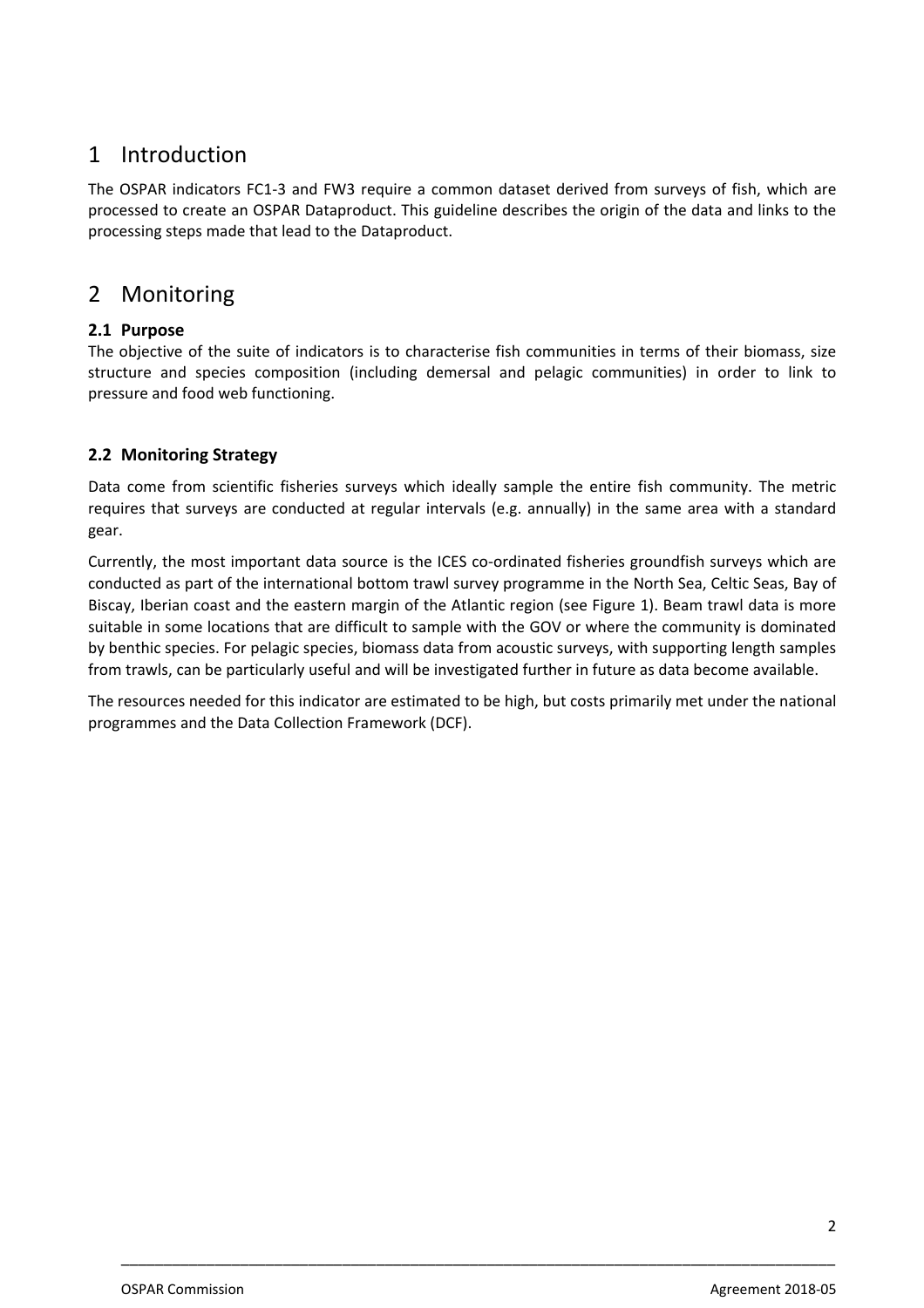

**Figure 1.** Haul locations (black points) with data available in OSPAR Dataproduct (Version 2). Green area highlights the sea area assessed for this indicator.

#### **2.3 Sampling Strategy**

Species population characteristics are sampled by the surveys including: numbers of individuals by size class (length). Bottom trawls of various gears (including GOV and Beam) are made and to determine the area swept by the trawl the following parameters are recorded: tow duration, net opening (headline height), wingspread, doorspread, depth and distance towed.

Fish and elasmobranch mass at length values are estimated from numbers by size class using length‐weight relationships for each species (currently extracted from www.fishbase.org).

#### **2.4 Quality assurance/ Quality Control**

ICES Data Centre host the database of trawl surveys for groundfish and beam trawl data (DATRAS). DATRAS has an integrated quality check utility. All data, before entering the database, have to pass an extensive quality check. Despite this errors and missing data arise, which are subsequently dealt with by the data submitters from the contributing countries as required. However, this screening process was implemented in 2009 for data from 2004 onwards. Since some survey time‐series extend back to the 1960s, historic data (unless re‐evaluated and re‐submitted by contributing countries) may not have been subject to the same level of quality control as these more recent data. Furthermore, the type of information collected, the level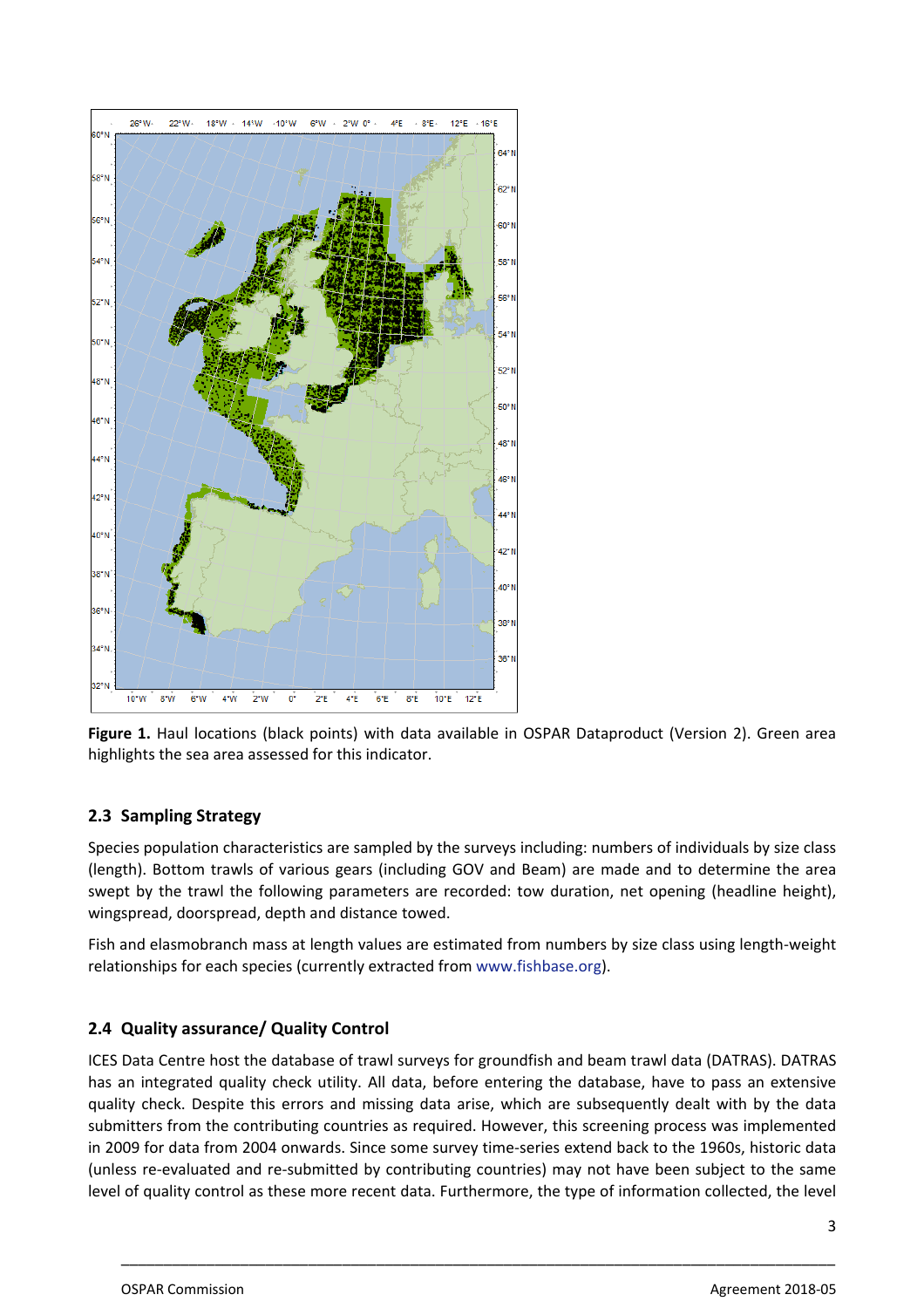of detail and resolution in the data, has gradually evolved over time. In order to derive a single format, quality assured monitoring programme data product covering the entire Northeast Atlantic region inconsistencies in the datasets required resolution. In many instances, particularly in the more historic data, key information is either absent or incorrect, and these missing or erroneous values need replacement by modelled estimates. Moriarty et al. (2017) describes the process by which these issues were all resolved (in some instances with data being sent directly to them by contracting parties) to derive 19 separate consistent and fully quality assured survey data products.

Moriarty M., Greenstreet S. P. R. and J. Rasmussen (2017) Derivation of Groundfish Survey Monitoring and Assessment Data Products for the Northeast Atlantic Area. Scottish Marine and Freshwater Science Vol 8 No 16. Published by Marine Scotland Science ISSN:2043‐7722. DOI: 10.7489/1984‐1. Available online: http://data.marine.gov.scot/sites/default/files//SMFS%200816.pdf

*Note*: since the IA2017 further issues with the Version 2 data product were identified by some national Data Providers and by the indicator leads responsible for carrying out the assessments. It was not possible to deal with these issues in time for the IA2017, but they have since been addressed to derive a third version of data product (see Greenstreet and Moriarty (2017).

Greenstreet S. P. R. and Moriarty M. (2017) Manual for Version 3 of the Groundfish Survey Monitoring and Assessment Data Product. Scottish Marine and Freshwater Science Vol 8 No 18. Published by Marine Scotland ISSN: 2043‐7722. DOI: 10.7489/1986‐1.

Available online: http://data.marine.gov.scot/sites/default/files//SMFS%200818\_0.pdf

#### **2.5 Data reporting, handling and management**

Groundfish and beam trawl survey data are submitted to the Database of Trawl Surveys (DATRAS):

http://www.ices.dk/marine‐data/data‐portals/Pages/DATRAS.aspx

The DATRAS reporting format is detailed online:

https://datras.ices.dk/Data\_products/ReportingFormat.aspx

The metadata relating to the ICES co-ordinated surveys are available here:

http://www.ices.dk/marine‐data/data‐portals/Pages/DATRAS‐Docs.aspx

Data management of the OSPAR Dataproduct is discussed in Moriarty et al. (2017).

Available online: http://data.marine.gov.scot/sites/default/files//SMFS%200816.pdf

## 3 Assessment

#### **3.1 Data acquisition**

Groundfish and beam trawl survey data are currently downloaded directly from DATRAS in raw exchange format.

https://datras.ices.dk/Data\_products/Download/Download\_Data\_public.aspx

#### **3.2 Preparation of data**

The raw data are processed in the OSPAR dataproduct to provide numbers and biomass of individuals by size class standardised to unit swept area for each haul (Moriarty et al. 2017).